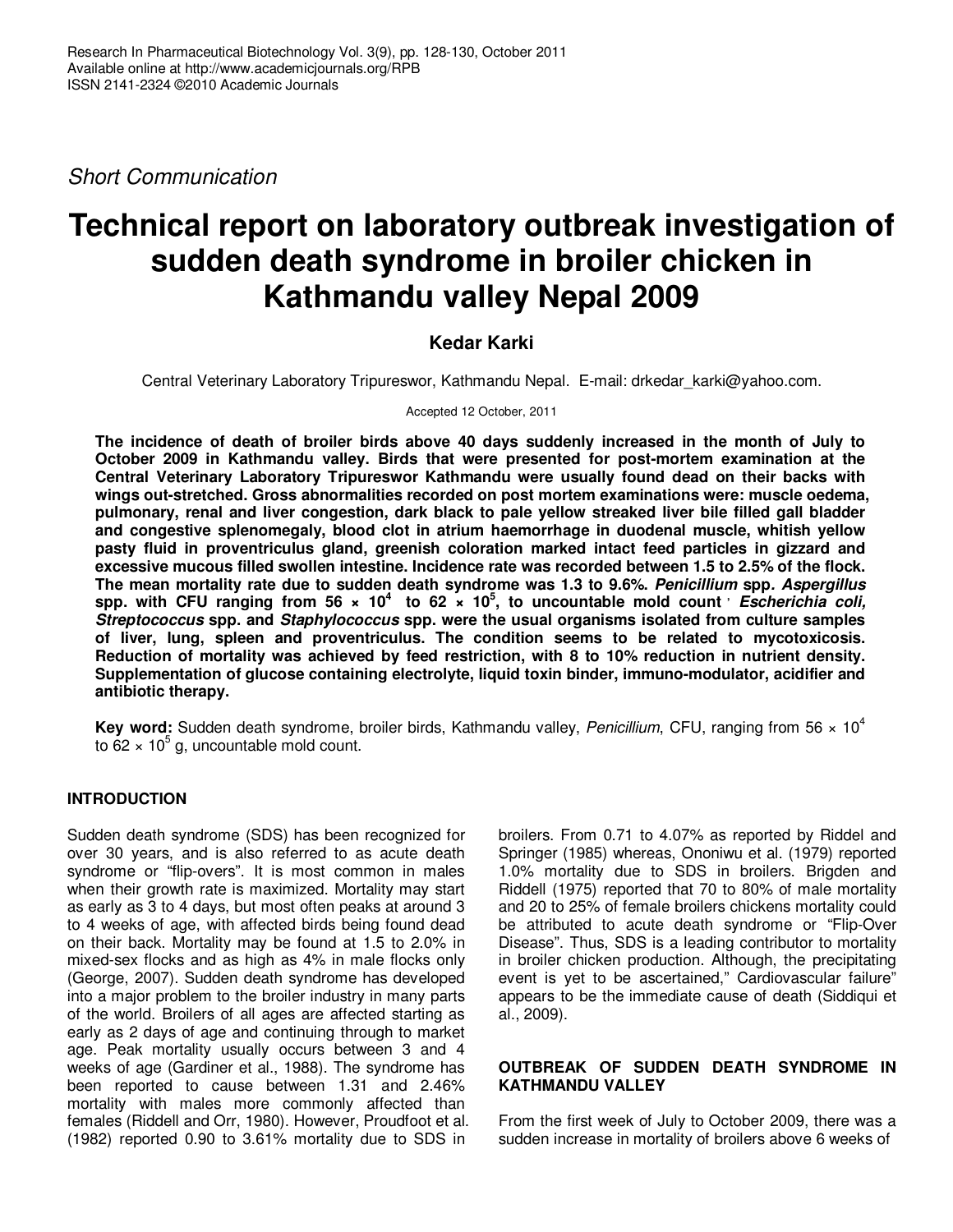**Table 1.** Epidemiology of affected flock with sudden death syndrome in July to October, 2009.

| Observation/duration | No.of farmers/flock | Population at risk | Morbidity (%) | Mortality (%) | No. of samples examined |
|----------------------|---------------------|--------------------|---------------|---------------|-------------------------|
| July                 | 63                  | 16620              | 4250 (25.57)  | 369(2.22)     | 63                      |
| August               | 51                  | 15450              | 1235 (7.99)   | 232 (1.50)    | 51                      |
| September            | 32                  | 10260              | 848 (8.26)    | 157 (1.53)    | 32                      |
| October              | 30                  | 15700              | 2380 (15.16)  | 149 (0.94)    | 30                      |
| Total                | 176                 | 58030              | 8713 (15.01)  | 907 (1.56)    | 176                     |

**Table 2.** Results of microbiological examination.

| No. of samples | <b>Bacterial isolated</b> | <b>Fungi isolated</b>      | Positive no. | Negative no. |
|----------------|---------------------------|----------------------------|--------------|--------------|
|                | Escherichia coli          |                            |              |              |
| 176            | Streptococcus             |                            | 35           | 141          |
|                | Staphylococcus            |                            |              |              |
|                |                           |                            |              |              |
| 176            |                           | Aspergillus<br>Penicillium | 145          | 31           |

**Table 3.** Rapid test for AI, ND, IBD.

| Variable | No. of samples | <b>Positive</b> | <b>Negative</b> |
|----------|----------------|-----------------|-----------------|
| Al       | 20             |                 | 20              |
| ND       | 20             |                 | 20              |
| IBD      | 20             |                 | 20              |

age (Table 1) in Kathmandu valley. There were no premonitory signs. Just before death, birds appear normal and it is common to observe the birds if they eat, drink or walk normally. Then birds use to exhibit clinical signs such as extending their neck, squawk and start wing beating as well as, leg extension before falling on their back.

#### **POSTMORTEM FINDING OF SDS BIRDS**

Gross abnormalities recorded on post mortem examinations were muscle oedema, pulmonary, renal and liver congestion, dark black to pale yellow streaked liver bile filled gall bladder and congestive splenomegaly, blood clot in atrium haemorrhage in duodenal muscle, whitish yellow pasty fluid in proventriculus gland, greenish coloration marked intact feed particles in gizzard and swollen intestine with excessive mucous filled. All these post mortem observations conform to the descriptions of the syndrome made by Ononiwu et al. (1979).

#### **Laboratory finding of Mycobiota and Microbiota of postmortem tissue samples**

A total 176 tissue samples of lung, liver, spleen, proventriculus and gizzard, were collected during postmortem examination and were subjected for both bacterial and mycological culture. Results of microbiological examination are given in Tables 2 and 3.

#### **Treatment and preventive measure given to the rest of birds in flock**

All birds remaining in flocks were subjected to restricted feed up to 8 to 10% these percentages differ from the ones in the abstract, and fed twice daily. Supplementation with glucose containing electrolyte, liquid toxin binders, immunomodulator, and simple broad-spectrum antibiotics and acidifiers were provided in water. Vitamin B complex supplementation was totally withdrawn. All birds remaining in all affected farms responded well to the management and there was a marked improvement in the overall condition of the flock.

### **RESULTS AND DISCUSSION**

Sudden death syndrome (SDS) is an acute heart failure disease that affects mainly fast growing male chickens that seem to be in good condition. Although, a common feature in fast growing birds is that the pathogenesis remains unclear (Ononiwu et al., 1979). Cardiac arrhythmias are involved in the pathogenesis of SDS with ventricular arrhythmias (VA) being the most common observation representing premature ventricular contractions and fibrillation (Olkowski and Classen, 1997; 1998). It has been reported that broilers fed with high vitamin D3 diet above the recommended levels in an attempt to prevent commonly occurring leg problems